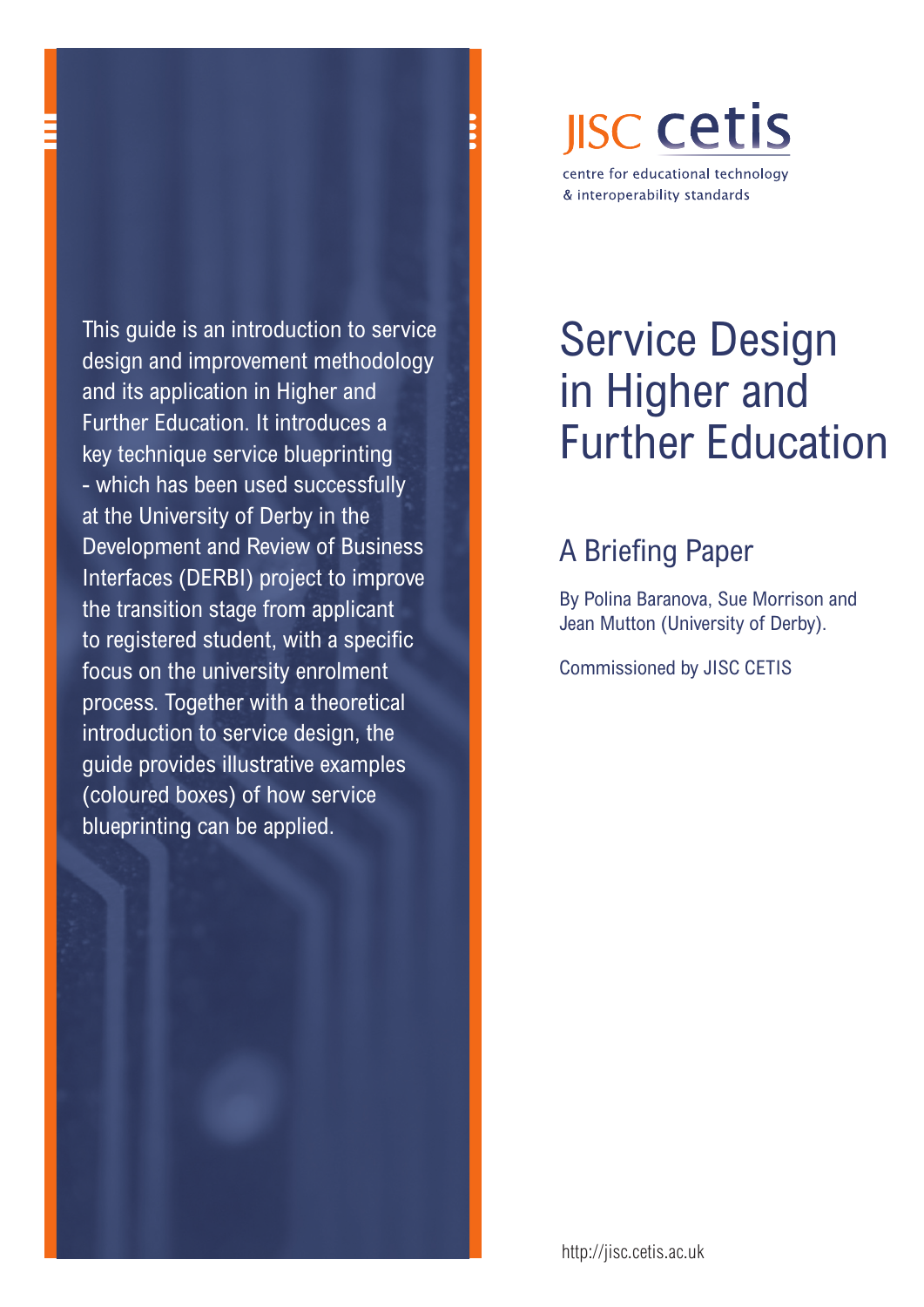## Key Points

Service blueprinting is a comprehensive technique, which places the student at the heart of the service and focuses on the service delivery process.

**Each student's service encounters are mapped and examined** to see if they contribute to the strengthening of the relationship between university and student. This enables complex service processes to be broken down into stages for detailed analysis and further improvements.

**Individuals responsible for components of service delivery** can understand how students experience what they offer and how it fits into higher-level business processes.

 $\blacksquare$  Identification of fail points and areas of excessive wait focuses improvement effort where it will lead to the greatest impact to enhance the service provision with the focus on the student experience.

Service blueprinting improves understanding of student expectations and how these are met in terms of minimum service standards.

**Continuous updating of the blueprint is required to adjust for** service enhancements and changing customer preferences, and capture dynamic processes.

Co-operation and effective working arrangements between academic, administration and support staff are required for service design and improvement initiatives to be successful and service design projects need to be mindful of change management requirements.

## Service design principles and the service blueprinting technique

Service design is an approach where the end-users, the students, are the main focus and the student experience is viewed holistically rather than concentrating on the individual processes which support service delivery. Service blueprinting is a graphical representation of the service process and shares similarities with other process modelling approaches - it is a visual representation of the key activities in the service process and the detailed sub-processes and sub-systems, which reflect the service delivery.

The blueprint is a living document and should be used to continue to refine the systems and processes it describes. The identification of the key fail and wait points, drawn from the end-user feedback, enables the project team to drill down into these aspects of the service delivery and make recommendations to managers to focus resources to best effect.

## Stages of service design and improvement initiatives

The five key stages of service design/redesign and improvement are described below.

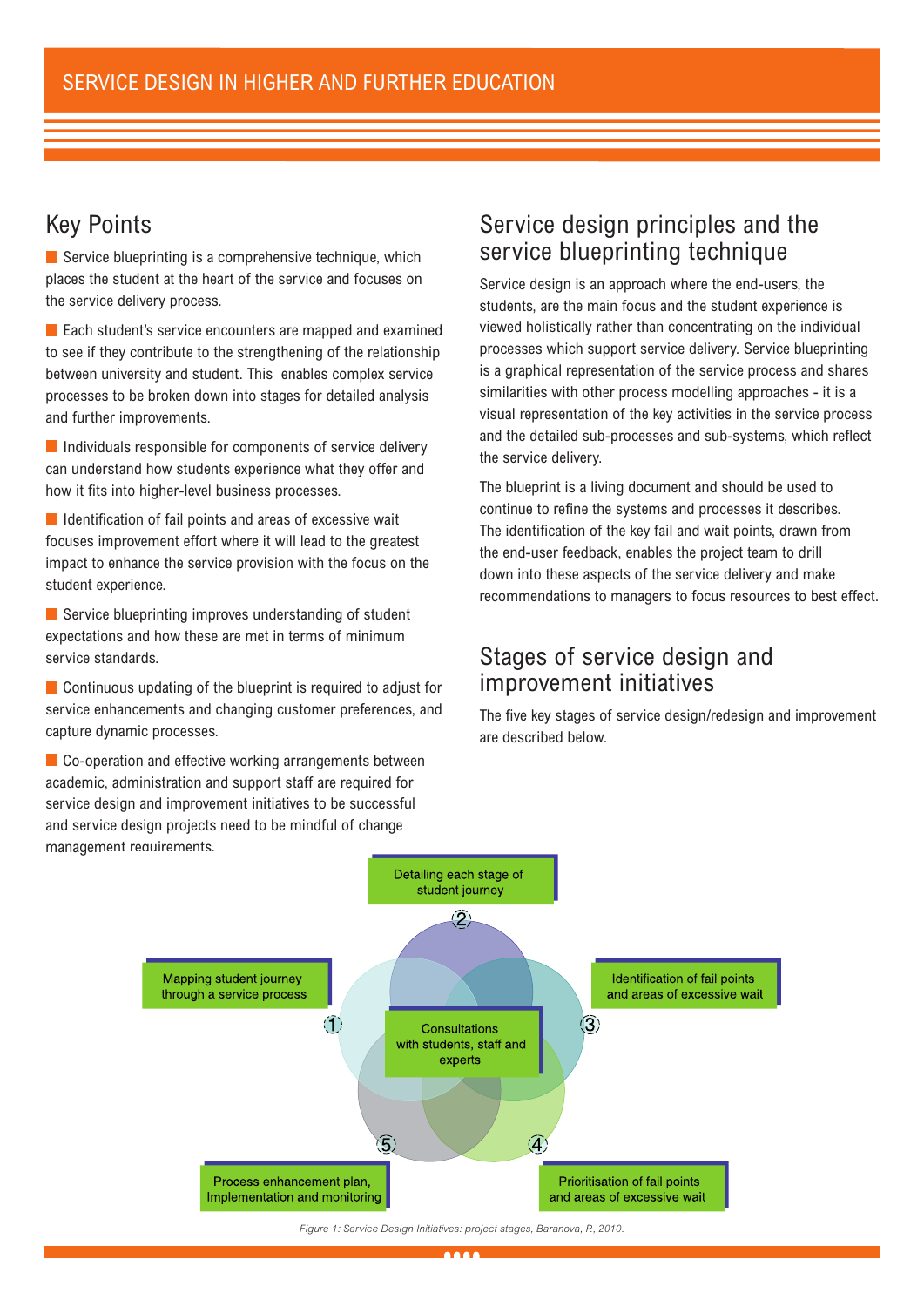#### **Mapping a student journey through a service process Stage 1**

The student journey needs to include all the steps that students encounter as part of the service delivery process. These 'touchpoints' are plotted in a sequential order from left to right at the top of the blueprint. When developing a blueprint it is advisable to start at the 'big picture level' and then drill down to obtain a greater level of detail. The blueprint is further divided into two zones: frontstage and backstage, separated by the line of visibility. Everything that appears above the line of visibility is what the student is exposed to and comes in direct contact with. Below the line of visibility, so-called backstage elements of the blueprint are drafted. These include participants (actors) and the actions which need to be performed in order to support the frontstage activities. Conventional understanding of the backstage operations as being secondary to the frontstage activities is challenged by the service blueprinting approach. Both are shown to be equally important for the success of the service process, both need to be properly resourced and managed, both need to be made aware of the importance of the other for the delivery of quality services **<sup>1</sup>** .

#### **The Derby Experience**

As the project progressed it became clear that the original scope of the project was too generic and ambitious in seeking to map out the experience of a range of student types. We have calculated that there are potentially more than 15 different student profiles with differentiated experience through the enrolment, including International, mature, part-time, collaborative, e-learning, etc. When we came to draw up the blueprint it was clear that the level of detail required made it necessary to refine the cohort to one particular type of student. We quickly realised that in order to reach the necessary level of detail we would have to decide on a particular 'persona' – the one we chose was a first year undergraduate student on our Joint Honours programme. Even so, the map turned out to be very complicated and clearly demonstrated the interoperability of the service processes. The Derby blueprint can be viewed at the project website:

**<http://www.derby.ac.uk/experience/JISC-enrolment-project>**

#### **Detailing each stage of the student journey Stage 2**

There are five components of a typical blueprint **<sup>2</sup>** :

**Student touchpoints (stages of the service process):** timing and relationships between the stages are depicted graphically.

After identification of the key touchpoints (Stage 1), each stage of the process is analysed in depth providing details for frontstage and backstage operations. These include target and actual timing for each stage. The comparison between the actual and target time could form a useful dialogue with regards to minimum service standards and whether or not they are achieved.

**Frontstage participants and actions:** these need to be carefully depicted in the blueprint to allow for transparency and accountability of all the parties involved in service delivery.

**Evidence (tangible and intangible):** these include tangible elements of the servicescape, such as physical environment of the service delivery (room layout, signage, equipment, decor, etc.) and intangible elements (lighting, temperature, noise level, etc.).

■ **Backstage participants and actions:** similar information as for the frontstage participants but in a backstage situation.

**Technology:** crucial for the delivery of several, but not all, stages of the service.

#### **The Derby Experience**

In the Derby blueprint the following elements were illustrated*:*

**Touchpoints:** the stages of transition from applicant to student were plotted from an open day to the point where a student receives an enrolment completion e-mail. Actual and target times were identified for each of the stages.

**Frontstage participants:** front-line staff from various departments with whom students come into direct contact either through faceto-face, telephone or virtual means of communication were listed.

**Evidence (tangible, intangible):** we looked closely at our two locations for enrolment on our main campus - one was the library, a modern air-conditioned building, and the other was in a corridor with no natural light which could get very stuffy, especially when queues built up.

**Backstage participants and principal actions:** included participants and their actions that need to be performed in order to support the frontstage activities. For example faculty administration and programme staff, central records and fees staff and disability support, etc.

**Support systems:** various IT systems supporting admissions and the student database were displayed at the bottom of the blueprint and in some instances connected by the vertical lines with other areas of the blueprint to show interoperability links.

.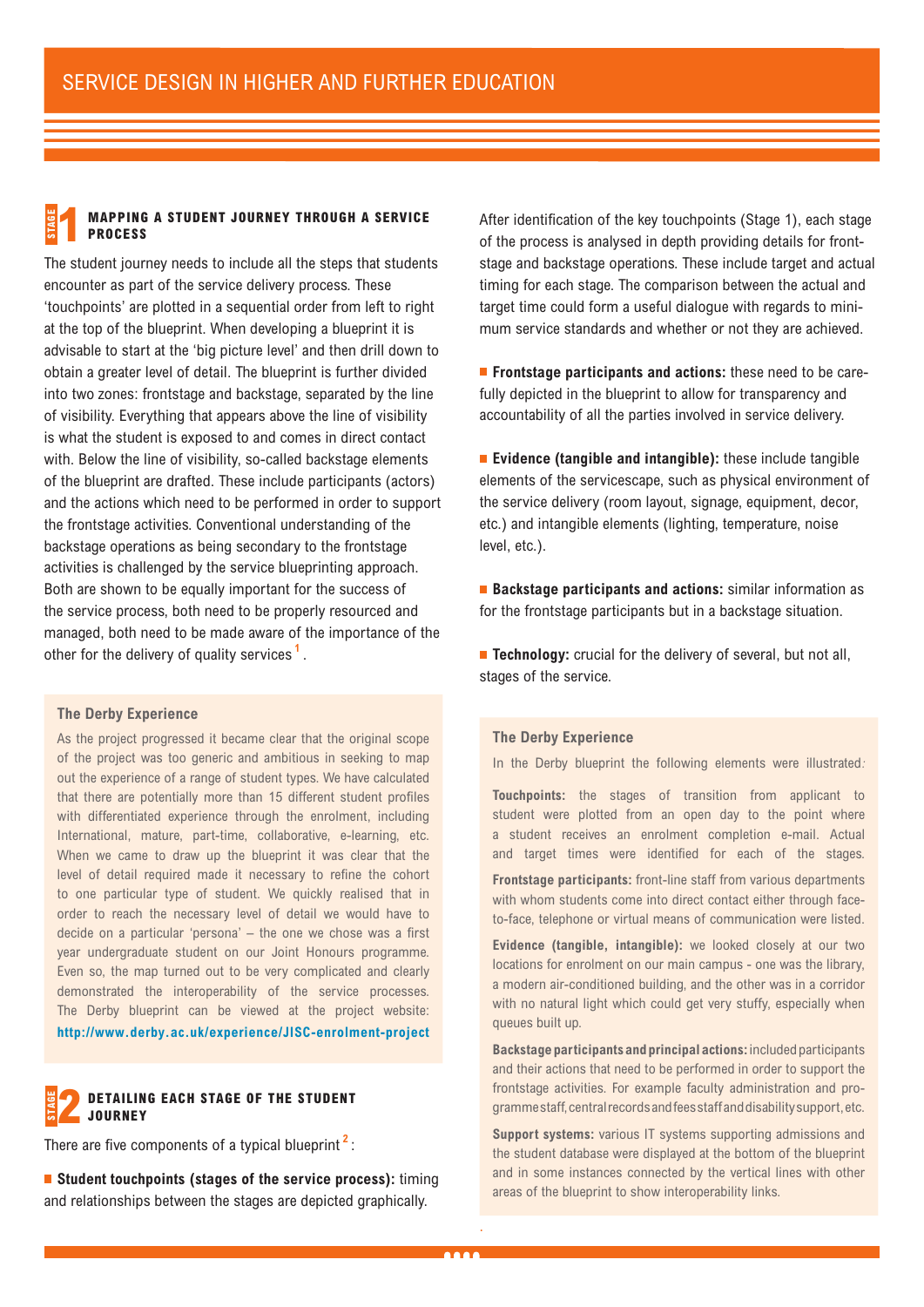#### **Identification of fail points and areas of excessive wait Stage 3**

The next stage is to identify points where students may perceive failure in the service delivery process. The 'fail points' are the critical incidents on which students base their perception of quality **<sup>3</sup>** . Identification of fail points can start from a number of areas: direct student feedback, secondary data available from surveys, operational data with regards to process failures, underperformance, bottlenecks and others.

The blueprint also displays the areas of excessive wait (AEW). These could either contribute to the fail points or stand on their own, signifying the areas where students commonly have to wait. The task of the service redesign team then lies in either designing areas of wait out of the process, if feasible, or minimising the negative impact of the wait on student perception of service quality. The latter could include redesign of the servicescape where waiting occurs, for example: setting standards including times for completion of a task and maximum wait times between tasks in order to manage student expectations; training staff to manage queuing and performing service recovery, etc.

#### **The Derby Experience**

Since the focus of the Derby project was on the students' experience, the fail points were those identified by the students, as end-users of the service, captured by mystery shoppers, flip-cam diaries, focus groups and surveys, or by operations posing the highest risk to the service as identified from a functional perspective.

#### **Prioritisation of fail points and areas of excessive wait Stage 4**

The fail points and AEW should be prioritised to focus improvement where the greatest impact on the student experience will be made, thus providing a greater focus for service improvement efforts. Prioritisation could be done based on risk, for example. It is important to note that inevitably there could be links between the fail points and AEW. These links and dependencies need to be thoroughly explored and analysed before initiating the service improvements as they could potentially create further problems when putting the service enhancement plan into operation.

#### **The Derby Experience**

One of the key fail points identified was non-completion of the online enrolment process, which forms a vital part of the success of the central enrolment process. The number of suggestions to minimise the risk of online non-completion included: redesign of the web-layout for the online enrolment, rephrasing the instructions on the screen to avoid misunderstanding, and use of a progress bar as a tracking tool*.*

#### **Process enhancement plan, implementation and monitoring Stage 5**

The main objective of blueprinting is to create a solid foundation for service improvement: enhancement, redesign or re-engineering. The least radical approach is enhancement. Initiatives could include poka-yoke techniques. These are failsafe methods from the manufacturing sector that have been successfully introduced to the service industry **<sup>4</sup>** . Poka-yokes could apply to the deliverer of the service (the '3Ts of task, treatment and tangibles) or the customer and focus on stages of service delivery (preparation, encounter and resolution).

#### **The Derby Experience**

Poka-yokes used to deal with possible tangible errors included: improved signage, development of a Guide to Enrolment for new students, better layout of rooms for induction and enrolment, and review of queuing flow arrangements. Bespoke T-shirts for all helpers during the enrolment process have been introduced to enhance the visibility of support staff available to help students.

Should the majority of errors occur around the**Task** itself then the service is incorrectly performed due to poor design. Perhaps, tasks are being performed too slowly, incorrectly or in the wrong order. In the Derby project, the issue of passwords was identified as a fail point. Although all new students were sent their password by email prior to arrival, a significant number did not bring it with them for on-campus enrolment, thus necessitating a repeat of the process.

**Treatment** errors describe ineffective human-to-human or human-to-technology interfaces. For human-to-human this could be misunderstanding and/or misinterpretation of a customer request, use of jargon or unprofessional behaviour. Human-to-technology errors in on-line enrolment could be due to poor web-navigation, unclear instructions, or inability and/or fear of using technology.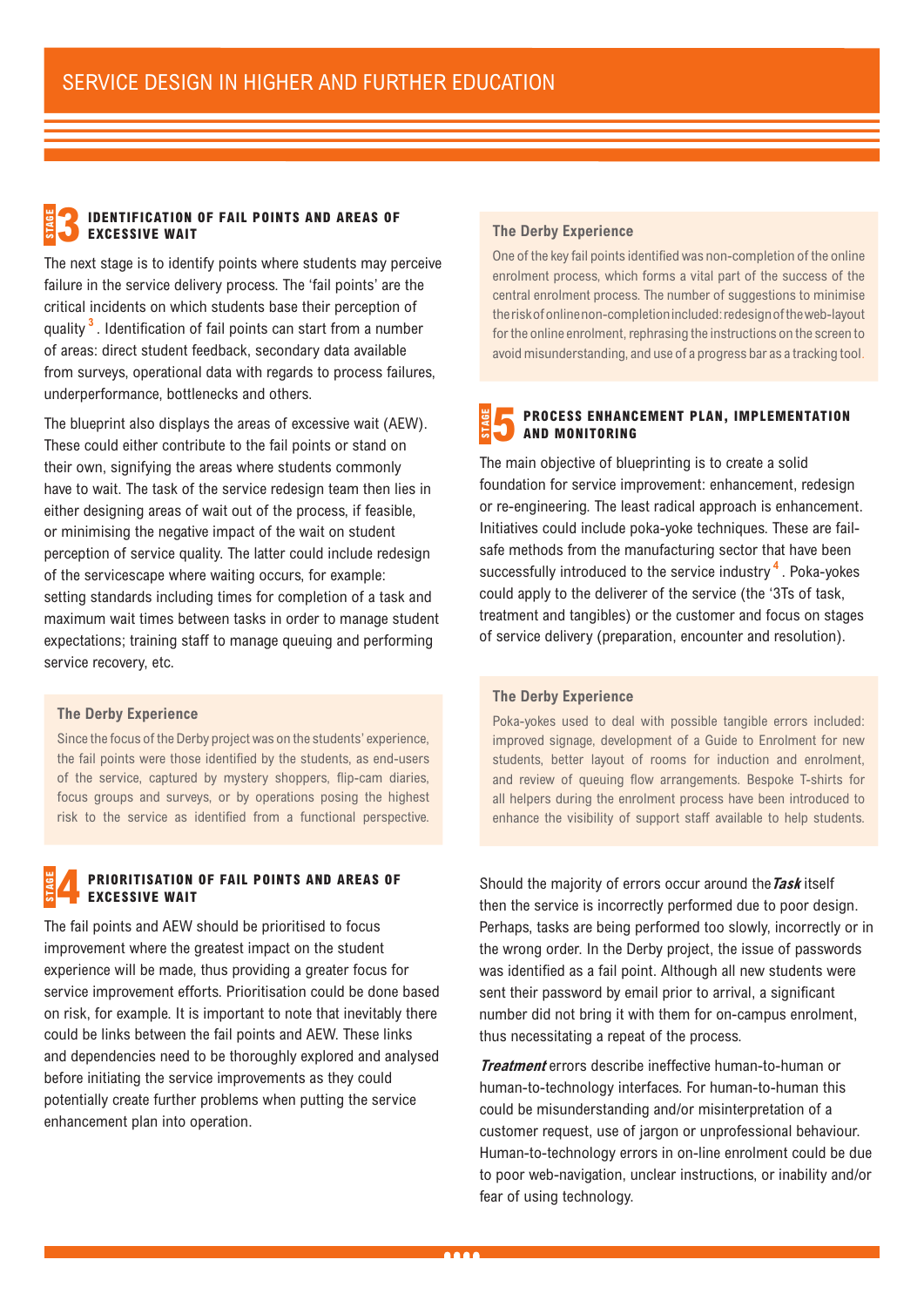**Tangible** errors occur in the physical elements of the service, such as poor room design, unclear written documents, unreliable equipment, etc. Service poka-yokes could include activities, features, or systems to minimise the risk of the occurrence of such errors in the delivery of the service.

## Consultation with service design and improvement participants (students, staff and experts)

Service design requires a wide range of research methods to inform the development of the blueprint and enhancement approaches. Analysis of primary and secondary sources, and of qualitative and quantitative data can provide valuable insights into student perceptions and expectations of service quality. Research undertaken with service personnel, both backstage and frontstage, allows for deeper probing into high-risk areas. It also heightens employee awareness of the service delivery process, capabilities for service recovery and perceptions of student needs, wants and satisfaction levels.

Wide-ranging consultations are necessary, input from staff who manage and carry out the various processes is key to capturing the frontstage and backstage operations that lie beneath the identified student touchpoints. In the Derby project, over 100 participants were involved in drawing up the student transition blueprint.

#### **The Derby Experience**

Blueprinting as a technique has proved a powerful tool in engaging not only staff involved in the processes but also management, who can see clearly, in diagrammatic form, both the complexity of the system and how it holds together. The identification of fail and wait points has proved a very powerful approach to focusing effort on enhancements where the biggest impact will be made to the felt student experience. The blueprint has also fostered empathy, and has helped staff to understand the role others have to play in delivering the service. In developing a new, holistic, service enhancement plan we have been able to say that we have planned and mapped out improvements and interventions with the key stakeholders. However, the fundamental change has been that rather than assuming what we knew, or thought we knew, would be best for the students, we have actively sought their input as enduser designers and co-producers of their own student experience.

It is important that, throughout the development of the blueprint, the end-user remains in focus. Blueprinting participants should not be too engrossed with the steps in the process, operational issues and 'blame' talk. They need to be constantly reminded of the student being at the centre of service improvements, experience design and quality.



#### *Figure 2: Research Methods used in the DERBI project*